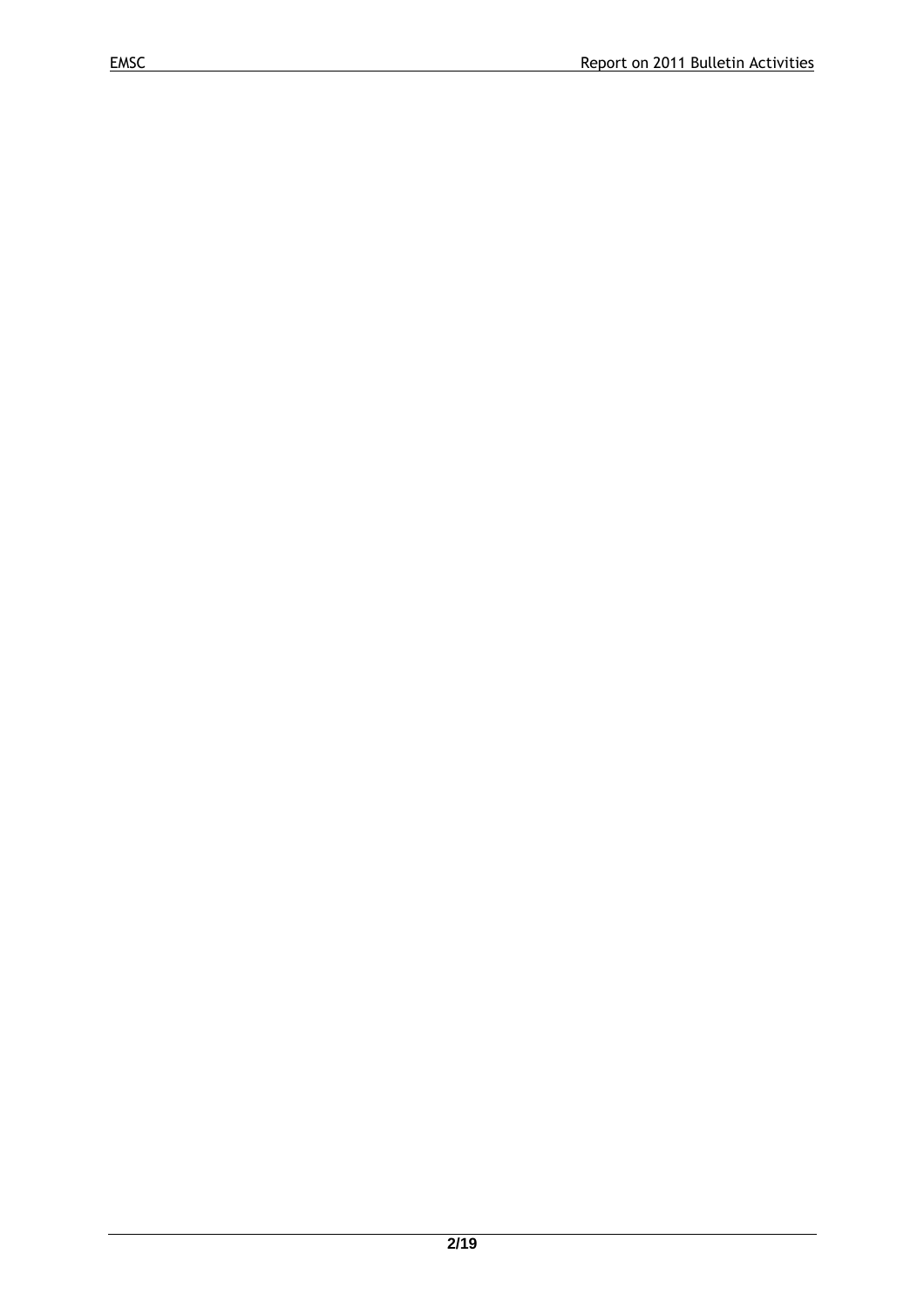## **EXECUTIVE SUMMARY**

The EMSC is producing the Euro-Med Bulletin (EMB). Over the years, its content has greatly improved and increased in terms of data contributors. In 1998, 51 networks have provided data while for the year 2010, we have collected information from 71 institutes. Thanks to those efforts, the EMB is a reference catalogue of the seismicity for the Euro-Med region.

The available EMB now covers the period from January 1998 to July 2010, corresponding to more than 74,000 tectonic events of magnitude larger than 3. The amount data available for 2010 and 2011 is lower than in the previous years, in relation with political changes in several countries of the Mediterranean region. However, the number of locations collected continues to increase.

The back processing of the full EMB using ak135 has been completed in 2011. A special document describes the output of the relocation is available on line at: http://www.emsc-csem.org/Files/news/EMSC/AK135.pdf. The integration of low magnitude events in the EMB for the period 1998-2006 is under process.

Finally, the EMSC would like to thank all the operating networks that participate to the production of the Euro-Med Bulletin.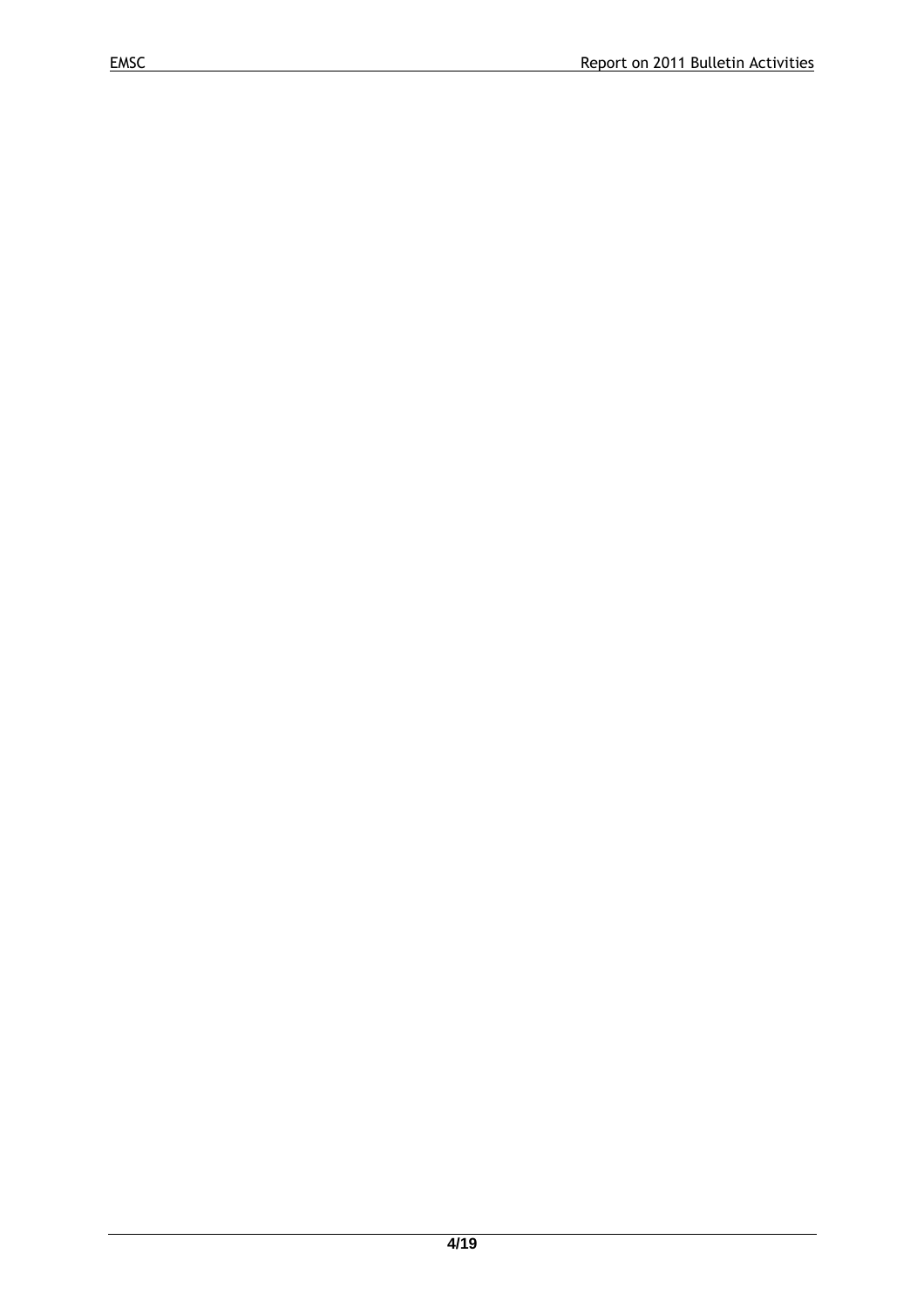# **TABLE OF CONTENTS**

| Ш     |  |
|-------|--|
| II.1  |  |
| IL2   |  |
| II.3  |  |
| Ш     |  |
| III.1 |  |
| III.2 |  |
| III.3 |  |
| III.4 |  |
| III.5 |  |
| IV    |  |
| IV.1  |  |
| IV.2  |  |
| v     |  |
|       |  |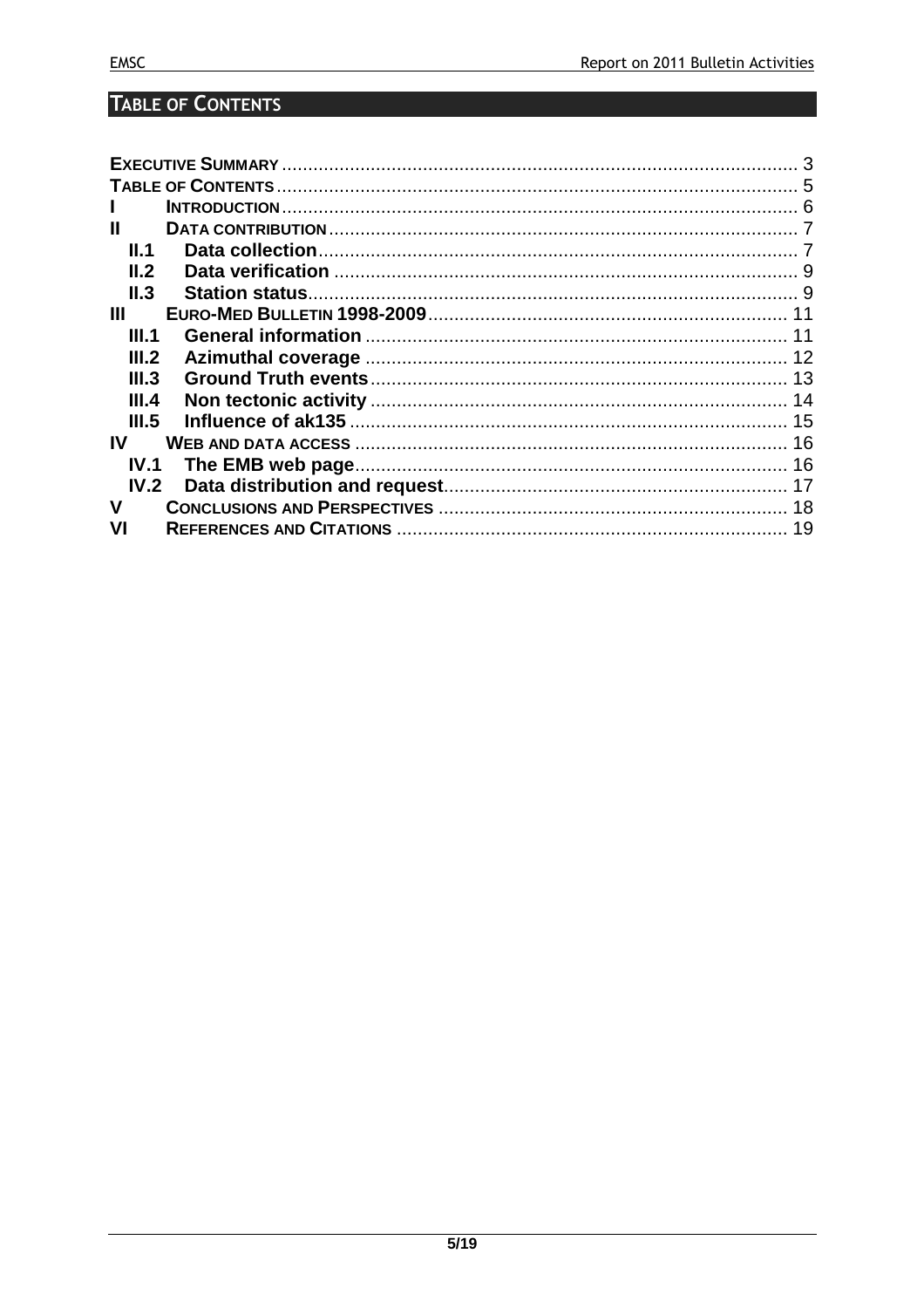#### **INTRODUCTION**

The European Mediterranean Seismological Centre (EMSC), hosted by the LDG (*Laboratoire de Détection et de Géophysique*, Bruyères-le-Châtel, France), is a non-profit scientific international NGO which provides rapid earthquake information in coordination with the national seismological institutes in the Euro-Med region. Currently, 84 seismological institutes are members from 55 countries spanning over the whole Euro-Med region. The main scientific activities of the EMSC are the real time information services and the production of the Euro-Med Bulletin.

The Euro-Med Bulletin is a seismological product developed during the EPSI project (2002). It is based on the comprehensive collection of bulletins and arrivals provided by networks operating in the region. By merging data from 79 contributing networks and by computing locations in a homogeneous way, the EMB provides a reference catalogue of the seismicity since 1998.

This report presents the status of the 2011 bulletin activities in terms of data received, published bulletin and access.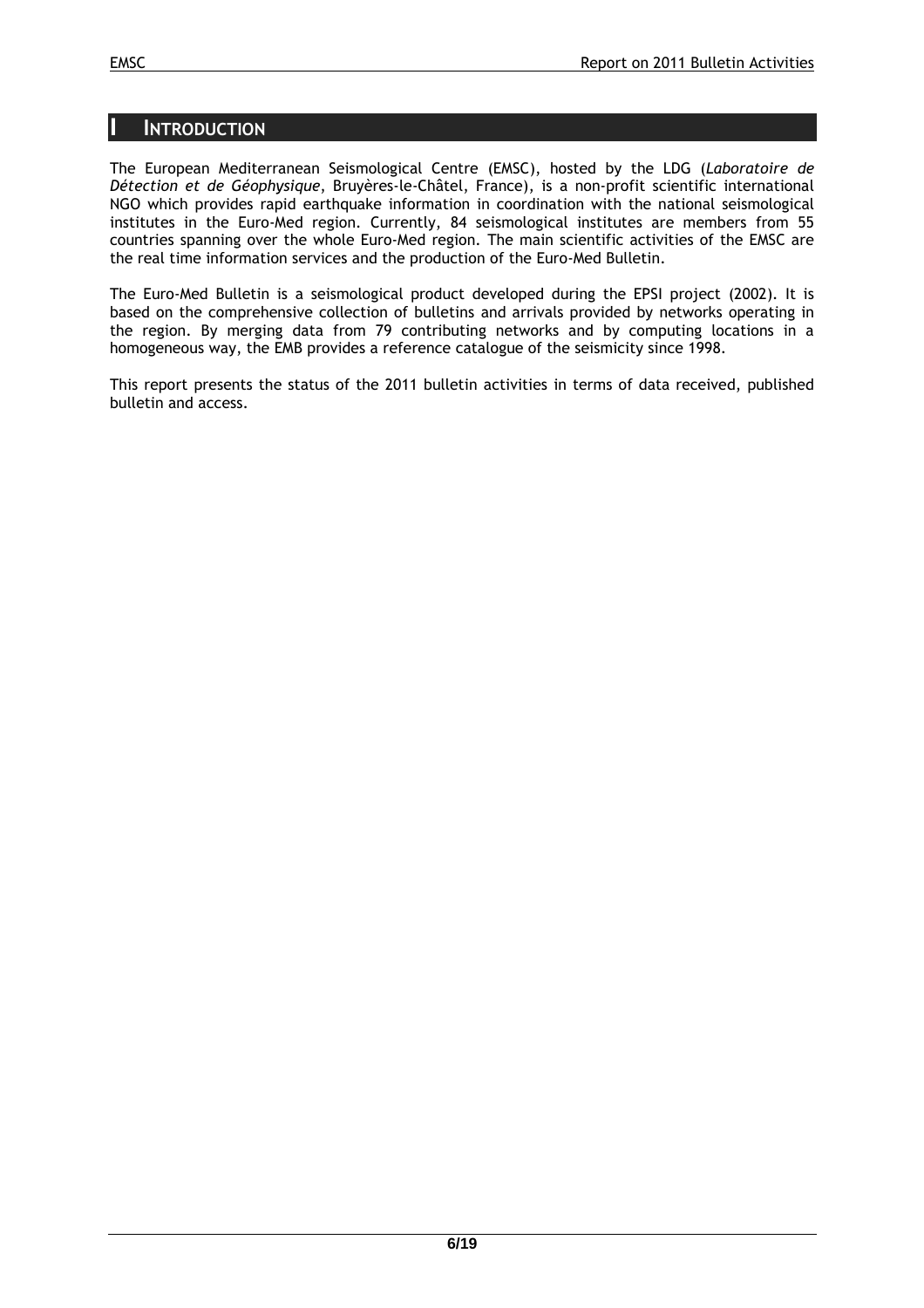# **II DATA CONTRIBUTION**

We present in this paragraph the data contribution collected by the EMSC and the published events in the Euro-Med Bulletin.

#### **II.1 Data collection**

Since the beginning of the production of the Euro-Med Bulletin, the data provided by the operating networks of the region has steadily increased (Figure 1). The number of contributing networks is reaching a plateau as the data collection is now comprehensive. For the year 2010, data contributions from several networks of the Mediterranean region are missing (LDSN, JSO, KISR, see Table 1). The weekly content of the local bulletin database is available online http://www.emsccsem.org/Bulletin/database.php?year=2010

Meanwhile, the content of the contribution has evolved. More networks compute and provide locations. In the last years, one third of the networks provide information on non tectonic events, against only one tenth in 1998.



Figure 1: Evolution of the data contribution to the Euro-Med Bulletin

The steadily increasing number of contributors providing locations and the broader magnitude range of events collected is leading to a continuously growing number of origins in the EMSC database (Figure 2). While several contributions are missing for 2010, the number of origins provided still increases corresponding to extended data contributions from our providers for lower magnitude events. The Greek network UPSL has also started to provide locations instead of groups of arrivals.



Figure 2: Evolution since 1998 of the number of locations in the Euro-Med region provided by the contributing networks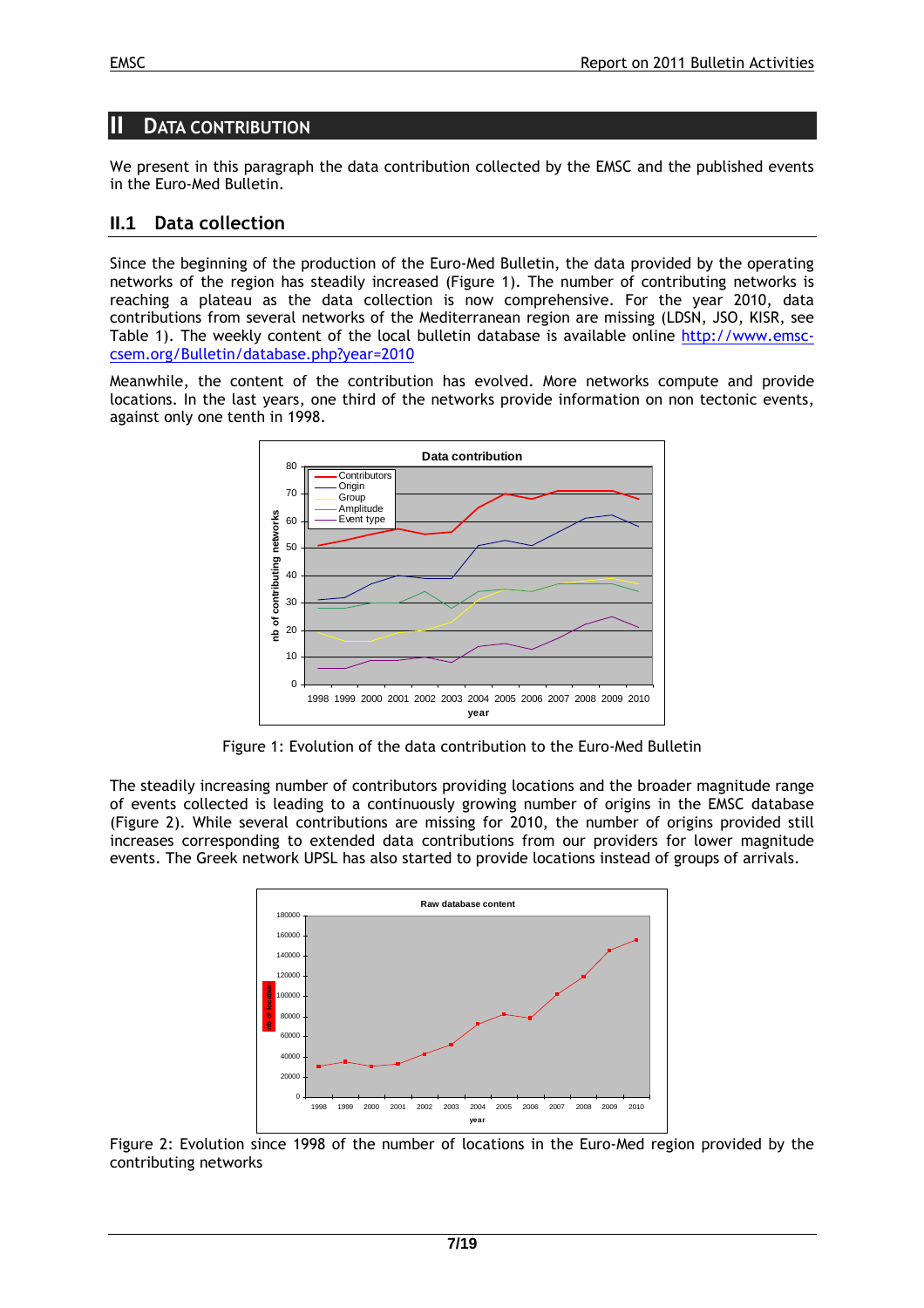| <b>CODE</b>                 | <b>INSTITUTE</b>                                                                                                        | <b>COUNTRY</b>       |  |
|-----------------------------|-------------------------------------------------------------------------------------------------------------------------|----------------------|--|
| ALG                         | Centre de Recherche en Astronomie, Astrophysique et Géophysique, Algiers                                                | Algeria              |  |
| ATH                         | National Observatory of Athens, Athens                                                                                  | Greece               |  |
| <b>AZER</b>                 | Republic Center of Seismic Survey, Azerbaijan Academy of Science, Baku                                                  | Azerbajian           |  |
| <b>BARI</b>                 | Osservatorio Sismologico Universita di Bari                                                                             | Italy                |  |
| <b>BELR</b>                 | Center for Geophysical Monitoring, Minsk                                                                                | <b>Belarus</b>       |  |
| <b>BEO</b>                  | Seismological Survey of Serbia, Beograd                                                                                 | Serbia-Montenegro    |  |
| <b>BER</b>                  | University of Bergen, Bergen                                                                                            | Norway               |  |
| <b>BGR</b>                  | Bundesanstalt fur Geowissenschaften und Rohstoffe, Hannover                                                             | Germany              |  |
| <b>BGS</b>                  | British Geological Survey, Edinburgh                                                                                    | United-Kingdom       |  |
| <b>BRA</b>                  | Seismology Division, Slovak Academy of Sciences, Bratislava                                                             | Slovakia             |  |
| <b>BUC</b>                  | National Institute for Earth Physics, Bucharest                                                                         | Romania              |  |
| <b>BUD</b>                  | Hungarian Seismic Network, Budapest                                                                                     | Hungary              |  |
| <b>CNRM</b>                 | Centre National de la Recherche Scientifique et Technique, Geophysics Laboratory,<br>Rabat                              | Morocco              |  |
| <b>DBN</b>                  | Observatories and Research Facilities for EUropean Seismology, De Bilt                                                  | The Netherlands      |  |
| <b>DHMR</b>                 | National Seismological Observatory Center, Dhamar                                                                       | Yemen                |  |
| <b>DIAS</b>                 | Dublin Institute for Advanced Studies, Dublin                                                                           | Ireland              |  |
| <b>DDA</b>                  | Directorate of Disaster Affairs, Lodumlu, Ankara                                                                        | Turkey               |  |
| <b>DSN</b>                  | Dubai Municipality, Dubai                                                                                               | United Arab Emirates |  |
| <b>DNK</b>                  | Geological Survey of Denmark and Greenland, Copenhague                                                                  | Denmark              |  |
| <b>DUSS</b>                 | Damascus University Seismological Station, Damascus                                                                     | Syria                |  |
| <b>GBZT</b>                 | Earth Sciences Research Institute, Tubitak                                                                              | Turkey               |  |
| <b>GEN</b>                  | Rete Sismica Igg, Genova                                                                                                | Italy                |  |
| GFU                         | Geophysical Institute of Academy of Sciences, Prague                                                                    | Czech Republic       |  |
| GII                         | Geophysical Institute of Israel, Tel Aviv                                                                               | Israel               |  |
| GRAL                        | National Center for Geophysical Research, Beirut                                                                        | Lebanon              |  |
| <b>HEL</b>                  | Institute of Seismology, Helsinki                                                                                       | Finland              |  |
| HLW                         | National Research Institute of Astronomy and Geophysics, Cairo                                                          | Egypt                |  |
| <b>INMG</b>                 | Instituto de Meteorologia, Seismologia, Lisbon                                                                          | Portugal             |  |
| <b>IPEC</b>                 | Institute of Physics of the Earth, Brno                                                                                 | Czech Republic       |  |
| <b>ISK</b>                  | Kandilli Observatory and Earthquake Research Institute, Istanbul                                                        | Turkey               |  |
| <b>ISN</b>                  | Iraqi Seismological Network, Bagdad                                                                                     | Iraq                 |  |
| <b>JSO</b>                  | Jordan Seismological Observatory, Amman                                                                                 | Jordan               |  |
| <b>KISR</b>                 | Kuwait Institute for Scientific Research, Kuwait                                                                        | Kuweit               |  |
| LDG                         | Laboratoire de Détection et de Géophysique, Bruyères-le-Châtel                                                          | France               |  |
| LDSN<br><b>LVSN</b>         | Libyan Centre for Remote Sensing and Space Science, Tripoli                                                             | Lybia                |  |
| LGS                         | Latvian Seismic Network, Latvian Environment, Geology and Meteorology Agency<br>Geological Survey of Lithuania, Vilnius | Latvia<br>Lithuania  |  |
| LJU                         | Environmental Agency of the Republic of Slovenia, Seismological Office, Ljubljana                                       | Slovenia             |  |
| MDD                         | Instituto Geografico Nacional, Madrid                                                                                   | Spain                |  |
| <b>MOLD</b>                 | Institute of Geophysics and Geology, Chisinau                                                                           | Moldova              |  |
| MRB                         | Instituto Cartografico de Catalunya, Barcelona                                                                          | Spain                |  |
| <b>NAO</b>                  | Norwegian Seismic Array, Kjeller                                                                                        | Norway               |  |
| NEIC                        | National Earthquake Information Center, USGS, Denver                                                                    | <b>USA</b>           |  |
| $\ensuremath{\mathsf{NIC}}$ | Geological Survey Department, Nicosia                                                                                   | Cyprus               |  |
| <b>NNC</b>                  | Kazakhstan National Data Center, Almaty                                                                                 | Kazakhstan           |  |
| <b>NSSC</b>                 | National Syrian Seismological Centre, Damascus                                                                          | Syria                |  |
| <b>NSSP</b>                 | National Survey of Seismic Protection, Yerevan                                                                          | Armenia              |  |
| <b>OBN</b>                  | Geophysical Survey. Russian Academy of Sciences, Obninsk                                                                | Russia               |  |
| <b>OMAN</b>                 | Earthquake Monitoring Center, Sultan Qaboos University, Muscat                                                          | Sultanate of Oman    |  |
| PAB                         | Observatorio de Toledo, Toledo                                                                                          | Spain                |  |
| PDA                         | Instituto de Meteorologia, Azores University, Ponta Delgada, Azores                                                     | Portugal             |  |
| PDG                         | Montenegro Seismological Observatory, Podgorica                                                                         | Serbia-Montenegro    |  |
| <b>ROM</b>                  | Italian National Seismic Network, Roma                                                                                  | Italy                |  |
| <b>REY</b>                  | Department of Geophysics, Icelandic Meteorological Office                                                               | Iceland              |  |
| <b>RYD</b>                  | King Saud University, Riyadh                                                                                            | Saudi-Arabia         |  |
| SBS                         | Institut National de la Météorologie, Tunis                                                                             | Tunisia              |  |
| <b>SFS</b>                  | Real Instituto y Observatorio de la Armada, San Fernando                                                                | Spain                |  |
| <b>SIK</b>                  | Seismological Institute of Kosovo/UNMIK                                                                                 | Kosovo/UNMIK         |  |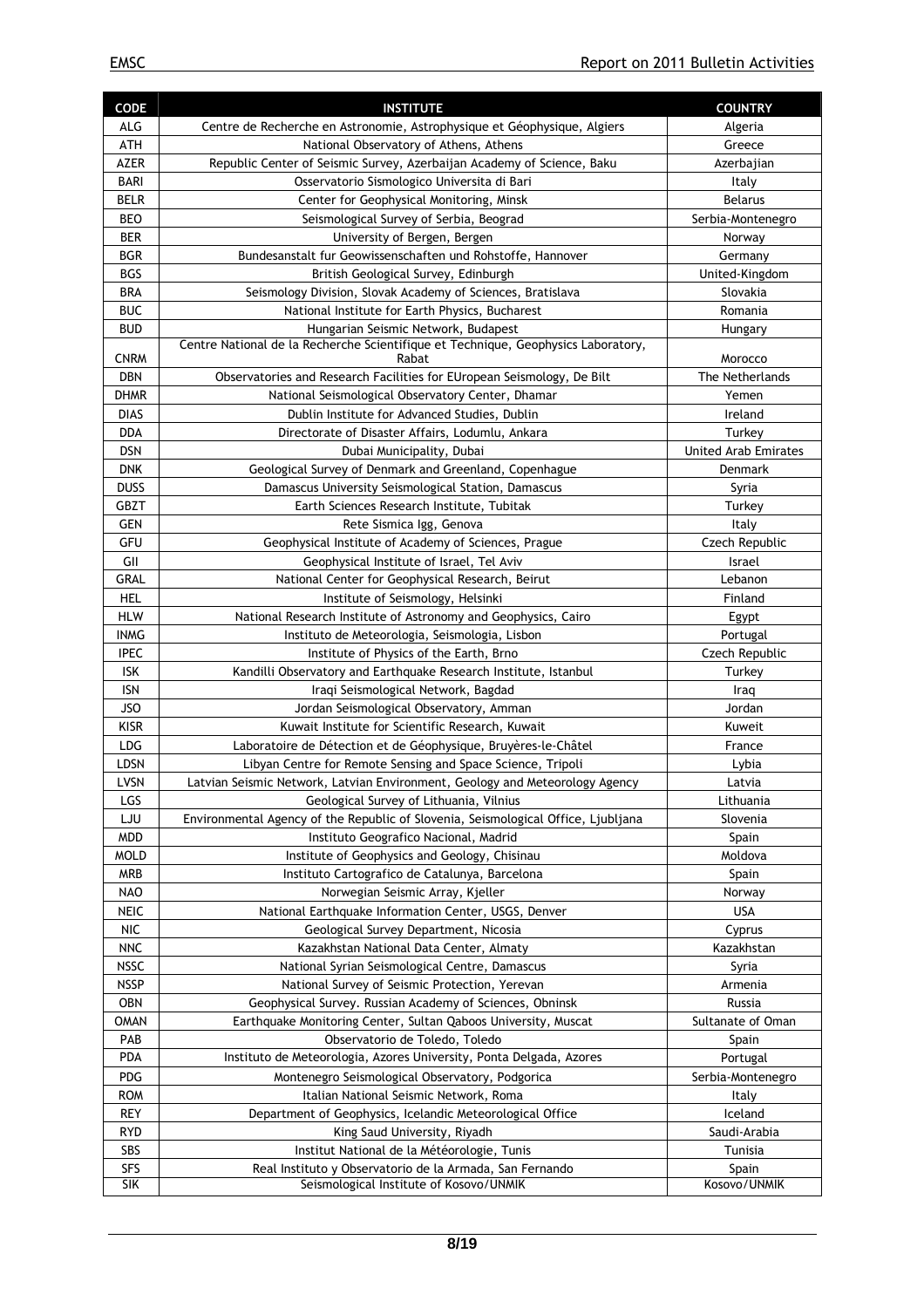| EMSC        | Report on 2011 Bulletin Activities                                       |                    |  |
|-------------|--------------------------------------------------------------------------|--------------------|--|
| SKO         | Seismological Observatory, Skopje                                        | Macedonia          |  |
| <b>SNSN</b> | Saudian National Seismological Network, Riyadh                           | Saudi-Arabia       |  |
| <b>SOF</b>  | Bulgarian Academy of Science, Bulgarian Academy of Sciences, Sofia       | <b>Bulgaria</b>    |  |
| <b>SORS</b> | Republic Hydrometeorological Institute, Banja Luka                       | Bosnia-Herzegovina |  |
| <b>SPGM</b> | Département de Physique du Globe, Rabat                                  | Morocco            |  |
| <b>STR</b>  | Réseau National de Surveillance Sismique, Strasbourg                     | France             |  |
| TEH         | Institute of Geophysics, University of Tehran, Tehran                    | Iran               |  |
| <b>THE</b>  | Department of Geophysics, University of Thessaloniki, Thessaloniki       | Greece             |  |
| <b>THR</b>  | International Institute of Earthquake Engineering and Seismology, Tehran | Iran               |  |
| <b>TIF</b>  | Georgian National Survey of Seismic Defence, Tbilissi                    | Georgia            |  |
| <b>TIR</b>  | Institute of Seismology, Academy of Sciences, Tirana                     | Albania            |  |
| TRI         | Osservatorio Geofisico Sperimentale, Trieste                             | Italy              |  |
| <b>UCC</b>  | Observatoire Royal de Belgique, Brussels                                 | Belgium            |  |
| <b>UPP</b>  | Uppsala station, Uppsala                                                 | Sweden             |  |
| <b>UPSL</b> | University of Patras Seismological Laboratory                            | Greece             |  |
| <b>UZBK</b> | Institute of Seismology, Uzbekistan Academy of Sciences, Tashkent        | <b>Uzbekistan</b>  |  |
| <b>WAR</b>  | Warsaw Seismic Network, Warsaw                                           | Poland             |  |
| ZAG         | Seismological Survey, University of Zagreb, Zagreb                       | Croatia            |  |
| ZAMG        | ZentralAnstalt für Meteorologie und Geodynamik, Vienna                   | Austria            |  |
| <b>ZUR</b>  | Swiss Seismological Service, Zurich                                      | Switzerland        |  |

Table 1: List of the 79 data contributors to the Euro-Med Bulletin.

#### **II.2 Data verification**

The routine search for duplicated events is applied before producing the Euro-Med Bulletin. This procedure allows us to identify possible problems and eases the following production step.

An additional review procedure allows the contributors to check and update their data before starting the Bulletin production by sending monthly bulletins by email. This procedure has proven to be useful:

- To ensure that a maximum of data is available for the computation of the Euro-Med bulletin
- To identify missing or erroneous data which helps to upgrade the data parsers
- To identify known explosions which were previously identified as earthquake
- To verify station information

This procedure has proven to be useful with 25 networks providing valuable updates particularly for event type modification.

| - - -       |             |             |            |
|-------------|-------------|-------------|------------|
| AZER        | <b>DNK</b>  | LJU         | TEH        |
| <b>BEO</b>  | <b>GEN</b>  | <b>LVSN</b> | TIR        |
| <b>BGS</b>  | <b>GRAL</b> | <b>MRB</b>  | <b>UCC</b> |
| <b>BUC</b>  | HEL.        | <b>NNC</b>  | ZAG        |
| <b>CNRM</b> | <b>IPEC</b> | <b>NSSP</b> |            |
| <b>DDA</b>  | <b>ISK</b>  | <b>PDG</b>  |            |
| <b>DHMR</b> | <b>KISR</b> | <b>SFS</b>  |            |
|             |             |             |            |

#### **II.3 Station status**

The number of Euro-Med stations entering the calculation of the EMB has been constantly increasing, related to the joining contributors but also thanks to the installation of new instruments (Figures 3 and 4). Over the years, 2,743 stations were reported to the EMSC, but with variation in time, the maximum number of stations in a single year being 2,331 (in 2010).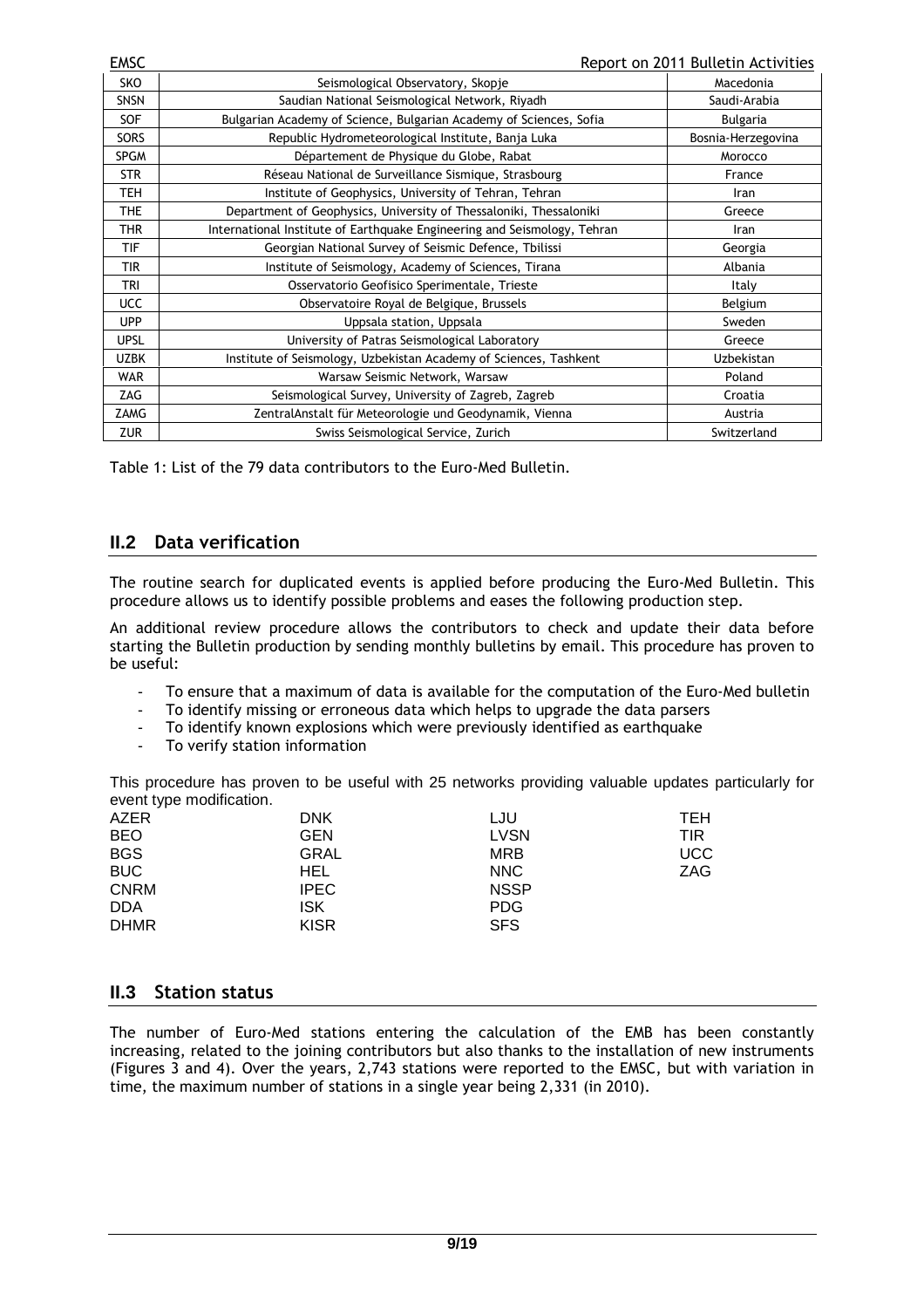

Figure 3: Evolution since 1998 of the number of stations in the Euro-Med region provided by the contributing networks



Figure 4: Distribution of the stations contributing to the Euro-Med Bulletin. Stations in blue were available in 1998. Stations in green joined the contribution pool later on.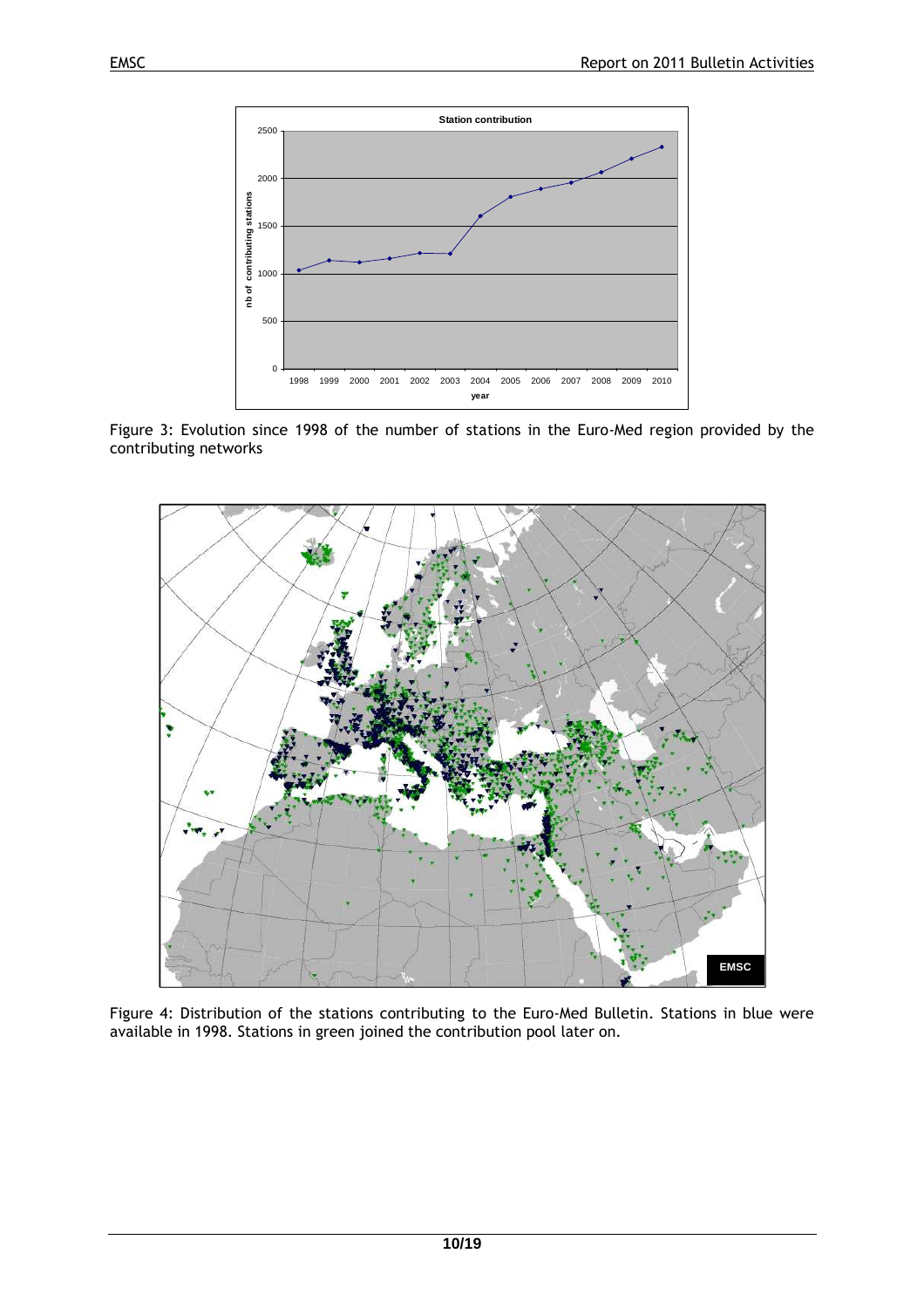# **III EURO-MED BULLETIN 1998-2009**

## **III.1 General information**

Details on the procedure to compute the Euro-Med Bulletin are now available in a specific document available at: http://www.emsc-csem.org/Doc/emb/emb\_production.pdf

The Euro-Med bulletin is currently available and covers the period from January, 1998 to July, 2010. In this report, we display the information for the period 1998-2009 (Figure 5). The EMB for the year 2010 is under production and should be available early 2012.

Three classes of events are defined for the Euro-Med Bulletin according to the type of location related to them.

- *Associated event*: when an event is recorded by several networks and an EMSC location is computed.

- *Reported event*: when and event is recorded by a single local network. In this case, the network location is preferred.

- *Deprecated or doubtful event*: if the event is recorded by a distant network or if the number of recording stations is lower than 4. In this case, the network location is reported and the bulletin is not disseminated online but is available only upon request.

Since 1998, the number of events has regularly increased (Figure 6). For 2007 onward all magnitude events are included which has multiplied by three the total number of events. 274,428 events are currently available in the EMB, among which 40% are associated. For the year 2009, a large amount of events is related to the earthquake sequences in L'Aquila on April  $6<sup>th</sup>$ , and Crete on July 1<sup>st</sup>.



Figure 5: Natural seismicity in the Euro-Med region for the period 1998-2009 as computed in the EMB for events of magnitude larger than 3.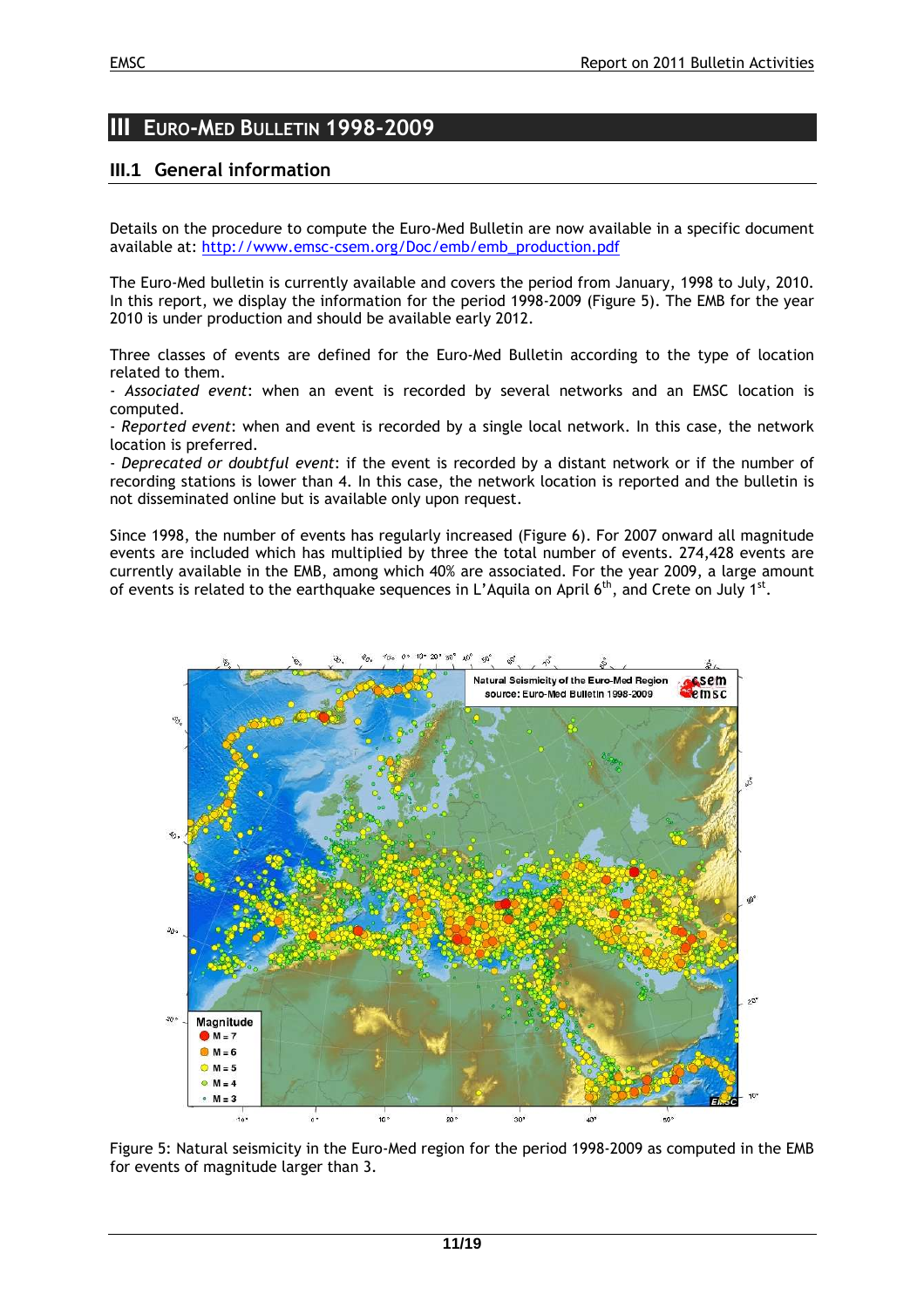

Figure 6: Content of the EMB since 1998.

#### **III.2 Azimuthal coverage**

Thanks to extensive data contributions, the seismicity in the EMB is well constrained over the whole region. Figure 7 shows the azimuthal coverage for associated events of magnitude larger than 3. Low azimuthal gap is observed for most of the Euro-Med region although poorer resolution is obtained at the outskirt of the area and at the coasts (e.g. West of Gibraltar and Off the Coast of Portugal). In the North of the Red Sea, lower resolution is also obtained.



Figure 7: Azimuthal gap of associated events with magnitude larger than 3.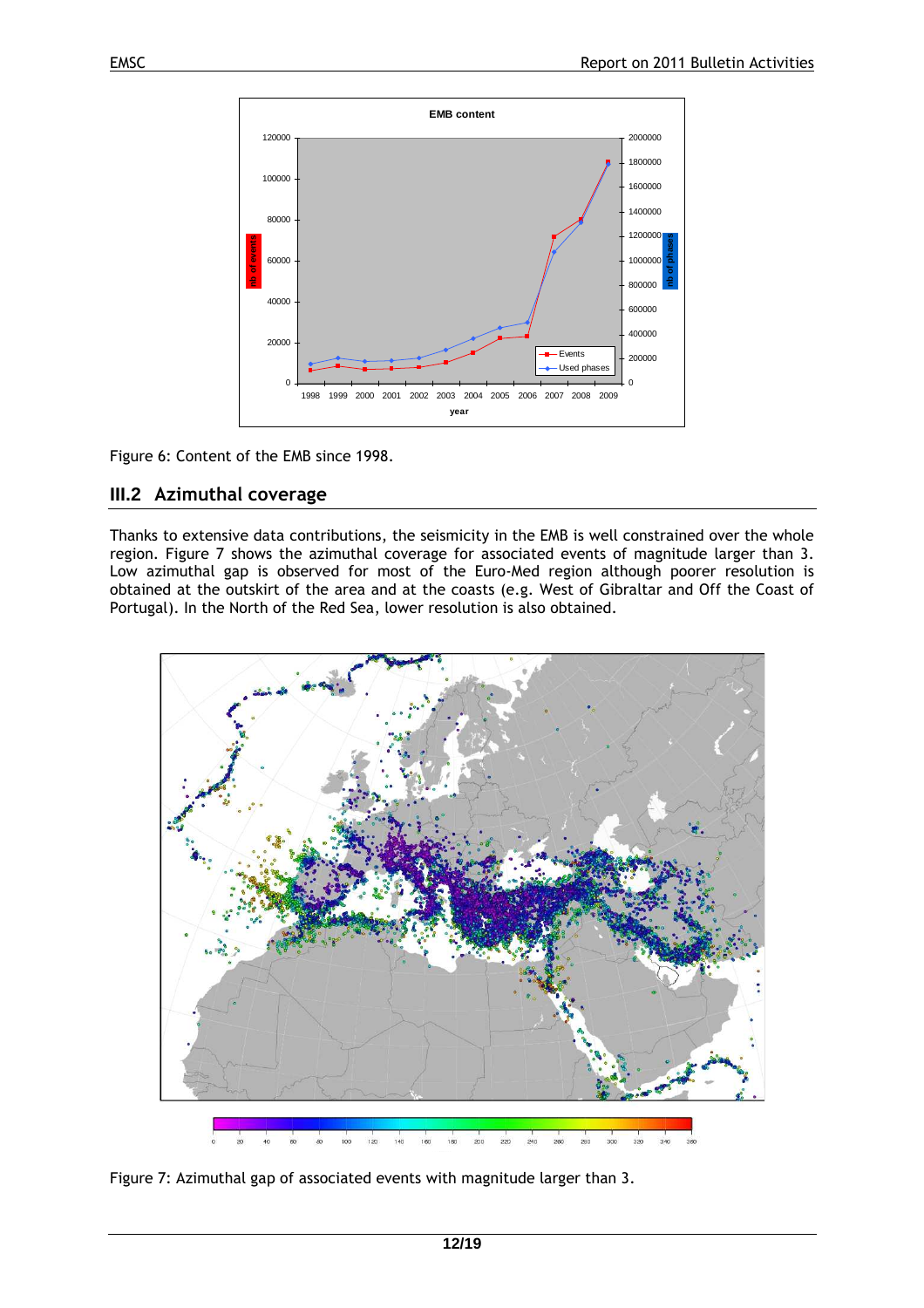For the full period 1998-2009, 70% of the events of magnitude larger than 3 were located with an azimuthal gap lower than 140° (Red line on Figure 8) and 40% of the events display a gap lower than 80°. Since 1998, the overall azimuthal gap has steadily improved, the best distribution being obtained in 2009 (Black line on Figure 8).



Figure 8: Evolution of the azimuthal gap since 1998 for associated events of magnitude larger than 3. In red is shown the average value over 11 years, In blue in 1998 and in black 2009.

## **III.3 Ground Truth events**

Using the criteria of Bondar and McLaughlin (2009), we have extracted the GT5 events available in the EMB for the period 1998-2009. 10,919 events fulfil the GT5 criteria, with 75% of them recorded in 2009.



Figure 9: Distribution of GT5 events in the EMB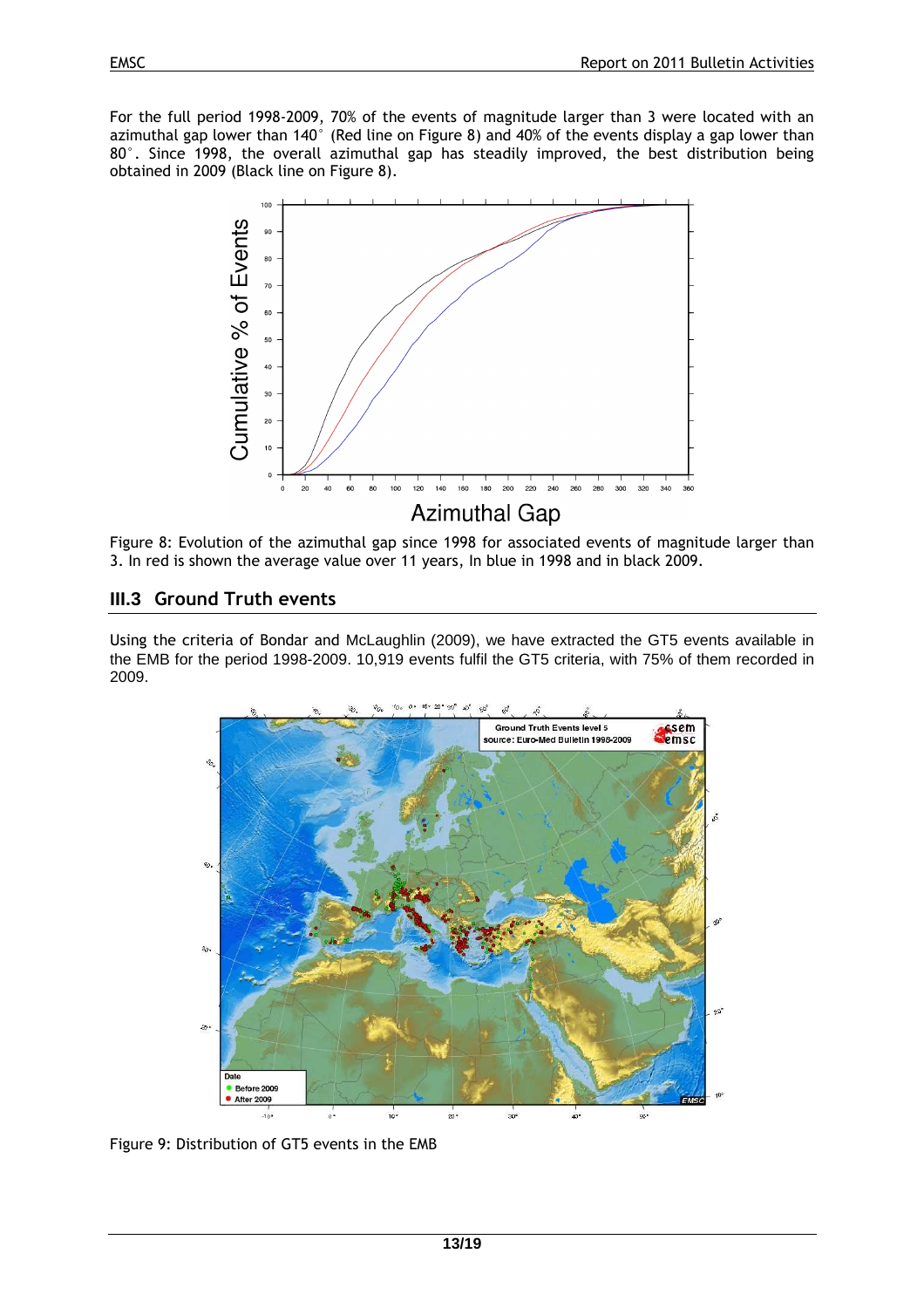## **III.4 Non tectonic activity**

Event type identification relies on the information provided by the local networks. Figure 9 shows that the amount of non tectonic events increases over the years, reflecting a better identification and reporting of these information by the operating networks. The large values since 2007 are due to the integration of low magnitude events.



Figure 9: Evolution of the number of non tectonic events in the EMB since 1998.

Figure 10 shows the distribution of non tectonic events in the EMB. Patches of non tectonic activity are observed, with clusters in Poland and Czech Republic, Scandinavia, Spain, the Red Sea and Kazakhstan. This regional discrepancy shows the importance of collecting accurate event type information. The Turkish networks now provide event type information which is clearly reflected on Figure 10. It is a challenge to harmonize event type information distribution among the Euro-Med seismological networks and this process will continue in the coming years.



Figure 10: Distribution of non tectonic events in the Euro-Med Bulletin in 2007 and 2008 for all magnitude.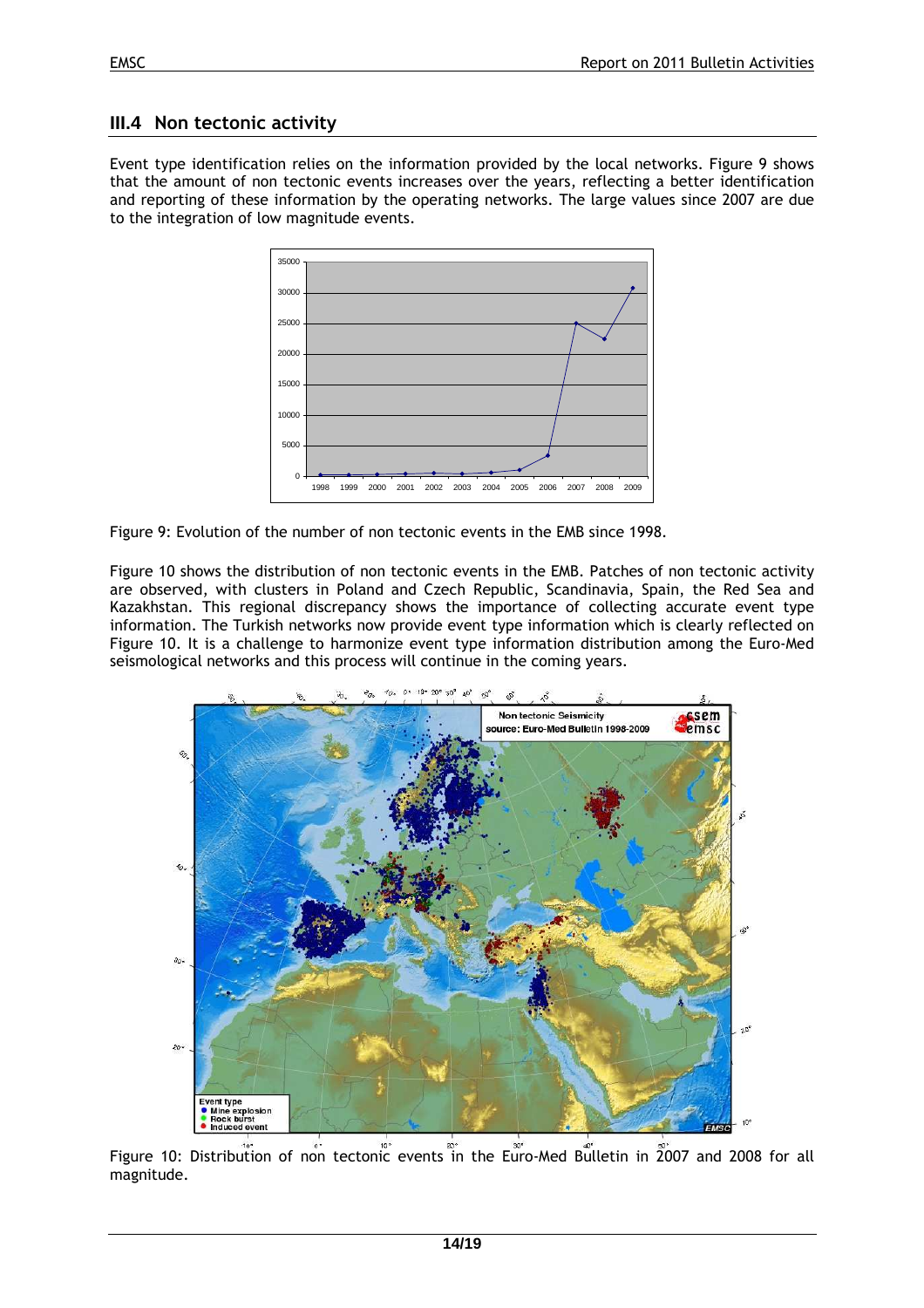An alternative solution to improve the discrimination in the EMB is to use an a posteriori simple approach based on the known quarry location and the time distribution of the events occurring in the vicinity.

This method allows searching for event type identification error by

- Scanning the database on a grid or for a set of known quarry locations
- Gathering events 20km around the grid point available in the database
- Representing the event time occurrence of the gathered events

Figure 11 represents the results for two specific quarries in France and Turkey. On the plot, 360° represents 24 hours; the radius of the circle represents the distance from the center point (with a maximum radius of 20km). In Luzenac, France, a clear blast signature appears at 12am UTC with the majority of the events properly labeled. The second example corresponds to the quarry of Eskihisar, Turkey. In this case, less than half of the events are labelled as non tectonic while their occurrence time is clearly linked to a human activity. We can also see that there are at least two distinct sources of events.

Those examples show the potential of this simple approach and we will investigate, if time allows, how to apply it to the full EMB. Of course, the contributors are welcomed to contribute to this effort.





Figure 11: Time distribution of non tectonic events in the Euro-Med Bulletin for two specific quarries in France and Turkey. Red circles represent events labeled as non tectonic, black circles represent events labeled as known earthquakes.

#### **III.5 Influence of ak135**

Comparison between the JB and ak135 locations for M>2.5 events recorded by several networks from January, 1998, to December, 2007 (42 760 events) shows that no significant discrepancy is observed between the two models for the Euro-Med region. For 78% of events, differences of less than 10 km are observed between the JB and ak135 solutions.

Furthermore, in order to assess the relative performance of the JB and ak135 models, hypocenter solutions from the two models are compared with the authoritative locations when possible. Among our set of 42,760 events, 7,769 have an authoritative location (7%). By comparing JB and AK135 to authoritative locations, we found slightly better performance in the epicenter location from 4.3 km to 4.0 km and an improvement in the depth estimate from 6.0 to 5.8 km when ak135 is used (Table 2). No systematic bias is then expected for locations in the Euro-Med region with the introduction of the ak135 velocity model.

A specific report describes in detail the output of the relocation: http://www.emsccsem.org/Files/news/EMSC/AK135.pdf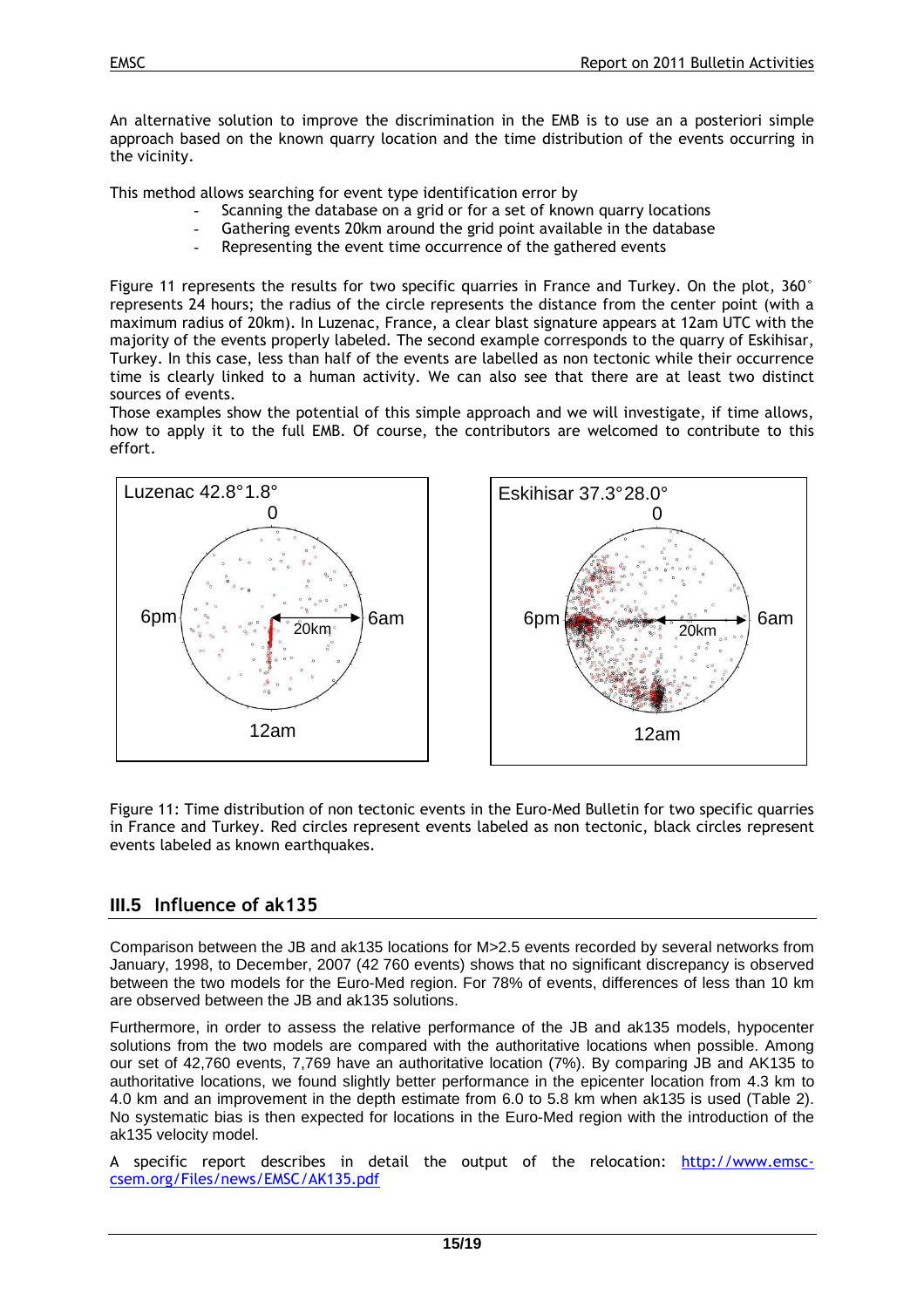• JB/authoritative location

|              | ∩ור<br>l.m<br>'NH.<br>◡ | $\sim$<br>1cm<br>INIL<br>レセレ |
|--------------|-------------------------|------------------------------|
| rage:<br>₹ve | د.4                     | $\sim$<br>а<br>v.v           |
| 95%          | $\Omega$<br>44<br>ن. ا  | 20                           |

• Ak/authoritative location

|         | $-1$<br><b>Dloc</b><br>[km] | Depth [km]                            |
|---------|-----------------------------|---------------------------------------|
| Average | -<br>4.U                    | -<br>$\overline{\phantom{a}}$<br>.ა.ა |
| 95%     | 10.9                        | 18.⊾                                  |

Table 2: Statistics on location differences between JB (top) and ak135 hypocenters (bottom) and authoritative location.

# **IV WEB AND DATA ACCESS**

## **IV.1 The EMB web page**

Only the natural seismicity in the Euro-Med region is available online. Non tectonic events are discarded on the web and can be requested to the EMSC directly. Deprecated events are also discarded as their occurrence is doubtful.

To measure the traffic on the Euro-Med Bulletin page, we use the statistics provided by Google Analytics. The traffic on this specific page is, of course, much lower than on the real time information pages. On average, 22 unique visitors reach this page per day (Figure 12). Some picks are observed on the traffic and are related to large events. The highest picks are observed on the days of the Tohoku event on March  $11<sup>th</sup>$  2011 and of the Van event on October 23<sup>rd</sup> 2011. People interested by this event search additional information on the EMSC web site and look around the data available on our web site.

Overall, users from 59 countries have visited the EMB web page (Figure 13). About 50% of our visitors are coming from Serbia, France, Italy, Bulgaria and Romania.



Figure 12: Daily number of visits on the Euro-Med Bulletin web page since July 2010.

|                 | Page                | Pays/Territoire %    | Pages vu v + | Pages vues | Contribution de "Page" au total : Pages vu |         |
|-----------------|---------------------|----------------------|--------------|------------|--------------------------------------------|---------|
| 1.              | El /Bulletin/       | Serbia               | 1924         | 14,02%     |                                            |         |
| 2.5             | 图 /Bulletin/        | France               | 1574         | 11,47%     |                                            | 29,09 % |
| 3.              | <b>图 /Bulletin/</b> | taly                 | 1574         | 11,47%     | 5,09%                                      |         |
| 4.              | <b>Bulletin/</b>    | <b>Bulgaria</b>      | 1282         | 9,34 %     | 9,20%                                      |         |
| 5.              | <b>Bulletin/</b>    | Romania              | 1263         | 9,20%      |                                            |         |
| 6.              | Bulletin/           | Moldova              | 699          | 5,09%      |                                            | 14,02%  |
| 7.              | <b>Bulletin/</b>    | Russia               | 388          | 2,83%      | 9,34%                                      |         |
| 8.              | /Bulletin/          | United Kingdom       | 388          | 2,83%      | 11, 47 %                                   | 11,47%  |
| 9.              | <b>Bulletin/</b>    | Germany              | 330          | 2,40%      |                                            |         |
| 10 <sub>1</sub> | /Builetin/          | Turkey               | 310          | 2,26 %     |                                            |         |
| 11.             | /Bulletin/<br>ш     | Greece               | 291          | 2,12%      |                                            |         |
| 12.             | <b>Buletin/</b>     | <b>United States</b> | 272          | 1,98%      |                                            |         |

Figure 13: Origin of the EMB web page users over a period since July 2010.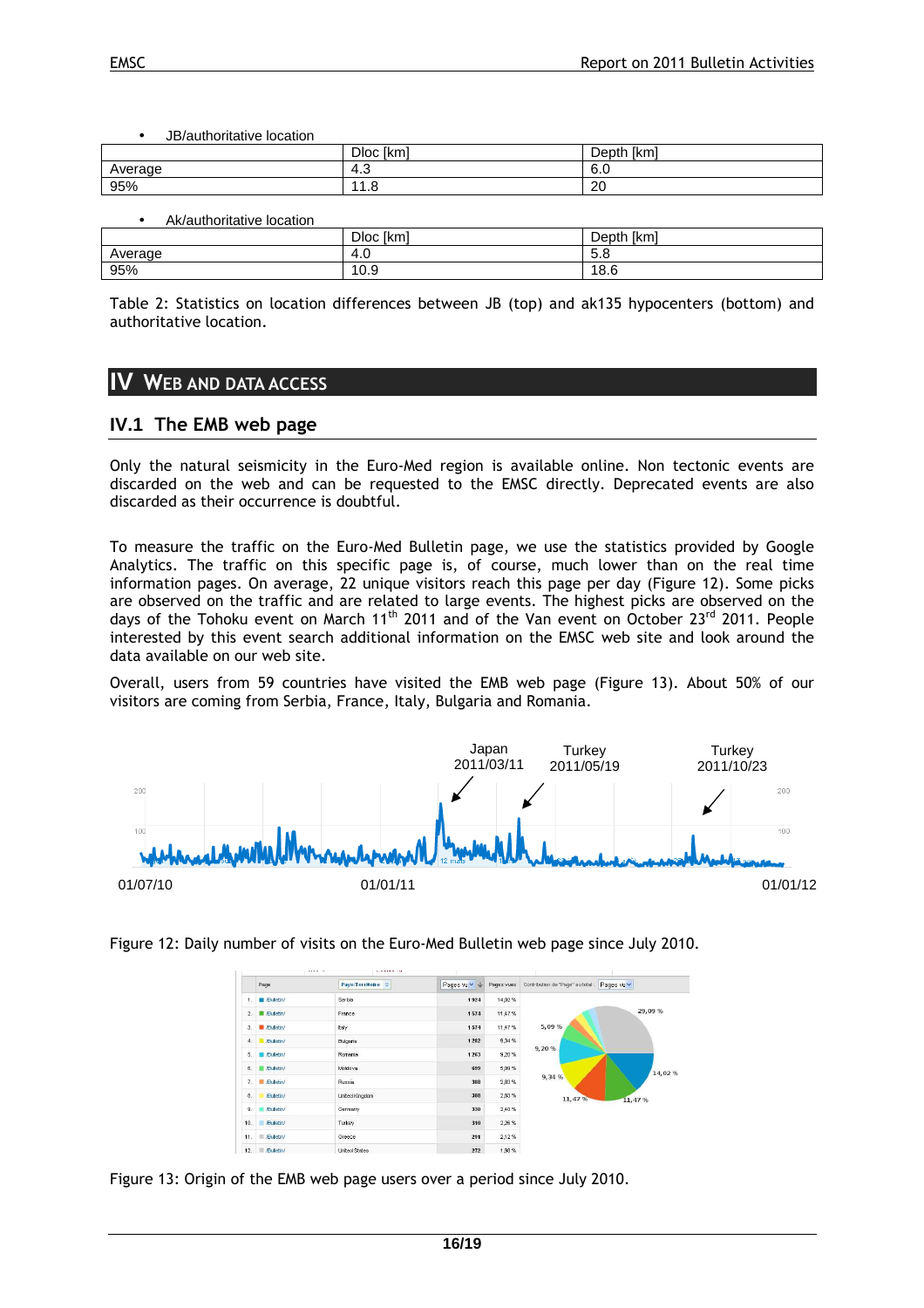# **IV.2 Data distribution and request**

The Euro-Med bulletin is automatically provided to the ISC (International Seismological Centre) as soon as a monthly period is available. In addition, all the data are available online, i.e. collected local data and published Euro-Med Bulletin, both in GSE format. Redistribution or uses for commercial purposes are prohibited. Furthermore and full access to the data is now given to all users upon simple registration.

35 new users have registered to collect local bulletins in 2011 while 31 new users have registered to collect the EMB. 1,353 requests were performed on the web or by email from 237 users (registered or not) for the year 2011. This is the highest number recorded so far and is related to the increasing use of the EMB web page.



Figure 14: Data requests since 2006 by email or via the internet.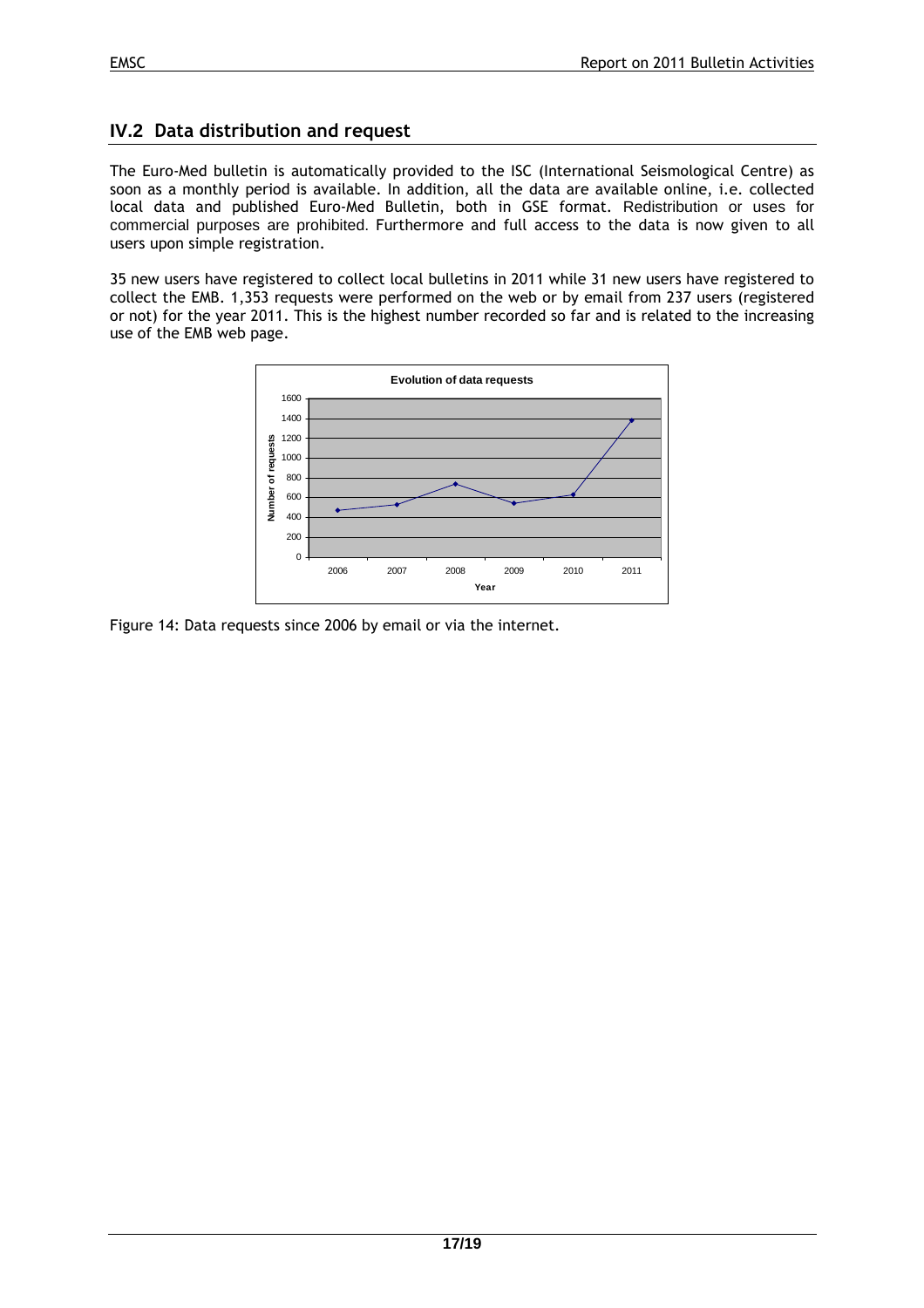## **V CONCLUSIONS AND PERSPECTIVES**

The Euro-Med Bulletin includes a steadily increasing number of data contributions and provides the most comprehensive picture of the seismicity in the region.

In 2012, our goals are:

#### • **Faster production**

It is important to decrease the delay of production. To achieve this goal, the data collection has to be improved, by collecting more rapidly the contributions. This will only be possible in collaboration with the operating networks and by setting up reliable and automatic data exchange.

#### • **Low magnitude events**

Enriching the EMB with low magnitude events for the full period is a significant work, which will be done along the years.

#### • **Continue the work!**

The amount of data available continues to increase every year. The production of the EMB has then to tackle new issues and to adapt the procedures to keep on providing as soon as possible the EMB.